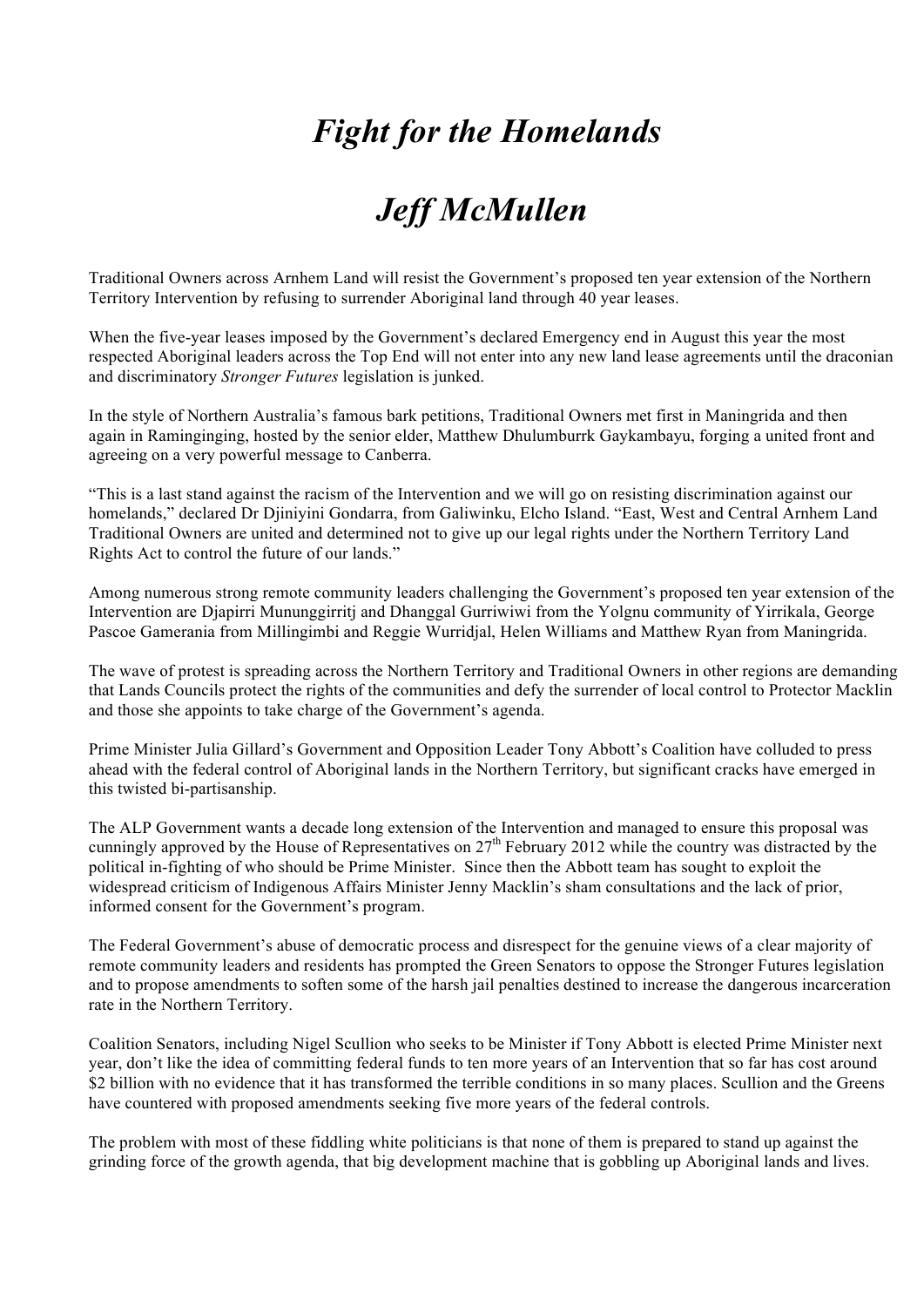The Traditional Owners opposing *Stronger Futures* want us all to challenge the Australian Government to abandon its spin, that avalanche of media releases telling the Australian public how much money is being showered on Aboriginal people, and to truthfully admit that, in essence, Australia has no real policy for the thousands of families living on the homelands.

Djiniyini Gondarra notes that the money being provided to the homelands in the Northern Territory will be inadequate even to provide the most basic citizen rights of sewerage and power in communities that are being left to die on the vine while the federal funding is concentrated in the twenty so called "growth towns".

Traditional Owners in the larger communities such as Maningrida are increasingly distressed because they do not have the additional housing, health or education facilities required to handle greater numbers of people being steadily pushed towards the hubs through this social engineering.

The growing anger and frustration among Aboriginal people over this relentless assimilation and control of their lives shows out wherever I travel in this country.

Many of the oldest freedom fighters of the Struggle came to Walgett in western NSW to bury that gentlest of Songmen, Uncle Jimmy Little. Family members and friends gathered in the little wooden church where Jimmy and his wife Marge were married fifty years ago. Painted dancers sung him onto the next part of the journey and the streets of Walgett were lined with small groups of people respectfully observing the passing of a true legend.

Remember this. Jimmy Little put strength and will into one of the last important messages of his life. Fully understanding the tragedy unfolding in the Northern Territory he urged people to oppose the *Stronger Futures*  Legislation. In an open letter to the Government and Australian Parliament he called on the politicians to listen to the wisdom of the NT Elders, saying "*many elders recently have stated unequivocally…that they have not given their 'prior, informed consent' to these very serious provisions that are clearly aimed overwhelmingly at Aboriginal people living in desperate poverty."*

When my phone rings with news of the loss of another young girl or boy in one of these anguished communities it is not enough to shed tears at the grave. We must listen and learn from these children, from the men and women too who have poured out their heartfelt explanations for why so many Aboriginal people feel there is no future for them while the Government relentlessly continues the theft or destruction of all they hold sacred.

Ray Peckham, the 83 year old Aboriginal activist, who travelled across the land with other freedom fighters such as Chicka Dixon and Faith Bandler, looks out at the landscape of Aboriginal life today and says, "What have we got …after all of these years, we've got nothing."

Talking late into the night in Dubbo with this hard working man who has worked in so many places across the country he was scornful of those people and organisations who believed colluding with the Government controllers, protectors and business managers would bring any benefit to their communities.

Ray's advice was to have no part of this corrupt system and to work only with people who understood the genuine needs and views of communities.

Where does that leave Australia?

Australian Government must begin by ending the continuing racism and discrimination of the Intervention, abandoning all policies that shame and blame only Aboriginal people.

Tearing down the Government signs, a stigmatising symbol of discrimination, would be a first step.

Destroying the discriminating *Basics Cards* would follow. Stop punishing parents whose kids are not attending school and engage them instead. Listen and learn why so many of these children feel lost.